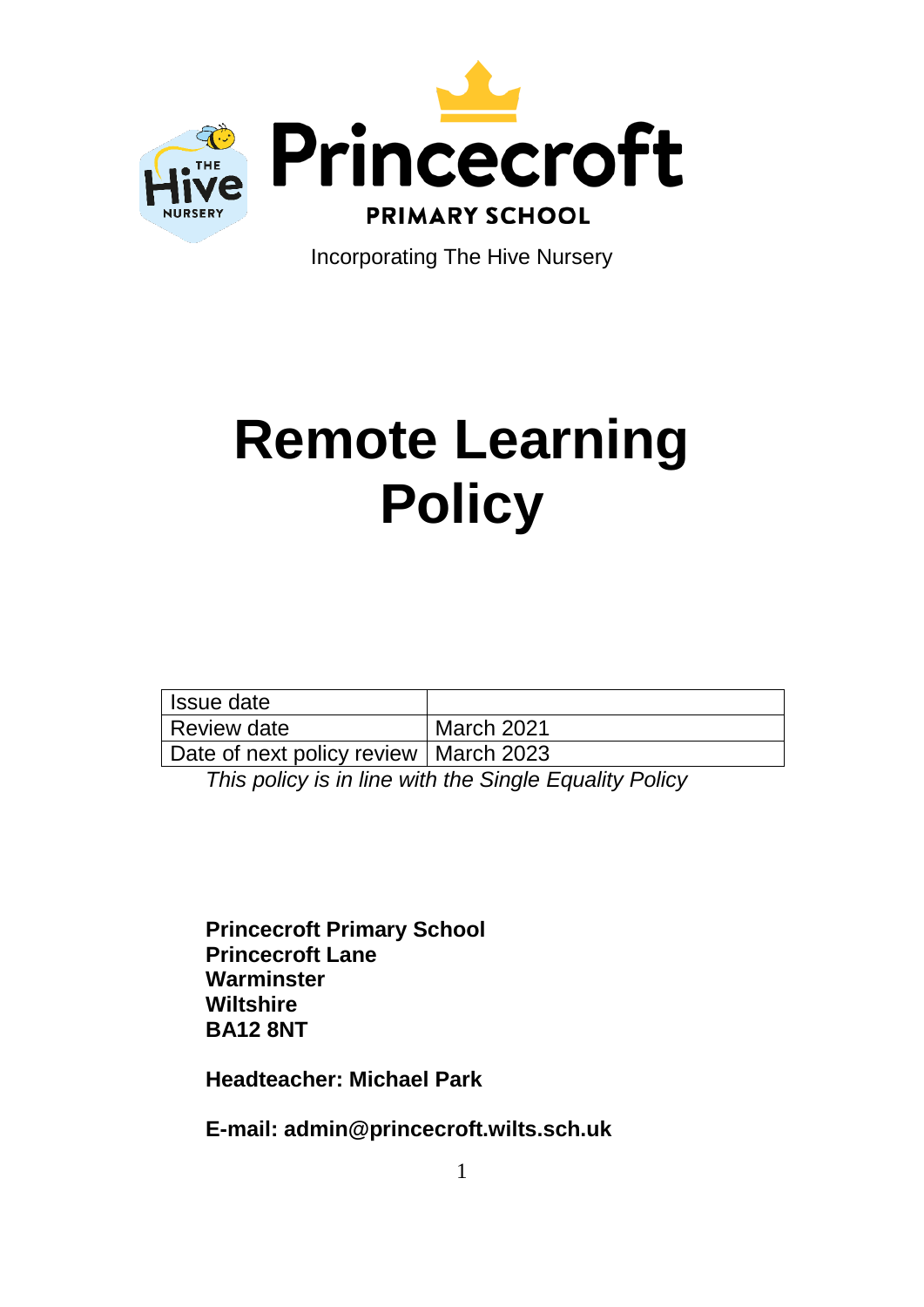# **REMOTE LEARNING POLICY**

# **This policy should be read and understood in conjunction with the following polices, documents and guidance:**

#### **School Policies:**

- Acceptable Use Agreements for staff, pupils and parents
- Behaviour Policy
- Data protection and Secure Data Handling
- Online Safety (including any Addendums)
- Safeguarding and Child Protection
- Single Equality Policy
- Relevant Codes of Conduct

## **External documents/websites:**

- ['Digital 5 a-day' Children's Commissioner](https://www.childrenscommissioner.gov.uk/digital/5-a-day/)
- Equality Act
- [South West Grid for Learning \(SWGfL\) Safe Remote Working](https://swgfl.org.uk/resources/safe-remote-learning/#policy)
- End User Agreements for Learning platforms and programs

# **Any current relevant statutory and non-statutory guidance due to 'exceptional circumstances**

(Please note that these references will be updated and/or deleted as circumstances require)

- [Guidance for schools: coronavirus \(COVID-19\)](https://www.gov.uk/government/collections/guidance-for-schools-coronavirus-covid-19) What school leaders, teachers [and school staff need to do during the coronavirus \(COVID-19\) outbreak.](https://www.gov.uk/government/collections/guidance-for-schools-coronavirus-covid-19)
- Remote education good practice (DfE) guidance for schools (24/03/19)
- The Coronavirus Act 2020 Provision of Remote Education (England) Temporary Continuity Direction – Explanatory Note
- [School coronavirus \(COVID 19\) operational guidance for school opening](https://www.gov.uk/government/publications/actions-for-schools-during-the-coronavirus-outbreak/schools-coronavirus-covid-19-operational-guidance#remote-education) (latest update)

# **1. Statement of School Philosophy**

Princecroft Primary School has always strived to be creative, innovative and support our parents/children in the best way possible to make learning purposeful and help every child achieve their best. Our strategy for remote learning continues this.

# **2. Aims**

- The purpose of this 'Remote Education Policy' is to outline both the legal requirements and aims of the school in delivering remote education where, due to exceptional circumstances, either the school is required to close for an extended period of time or, where some children are not able to attend school due to exceptional circumstances, for an extended period of time, and which are not covered in other school policies.
- Due to the fact that such occasions are rare and often very fluid, we are informed and guided by both statutory and non-statutory guidance and legislation, which we receive (sometimes daily) from the Department of Education. We cannot therefore change and update our policy on a daily basis. We will however ensure that we inform parents in a timely manner of any changes in practice related to remote learning, as and when they occur, acceptable reasons for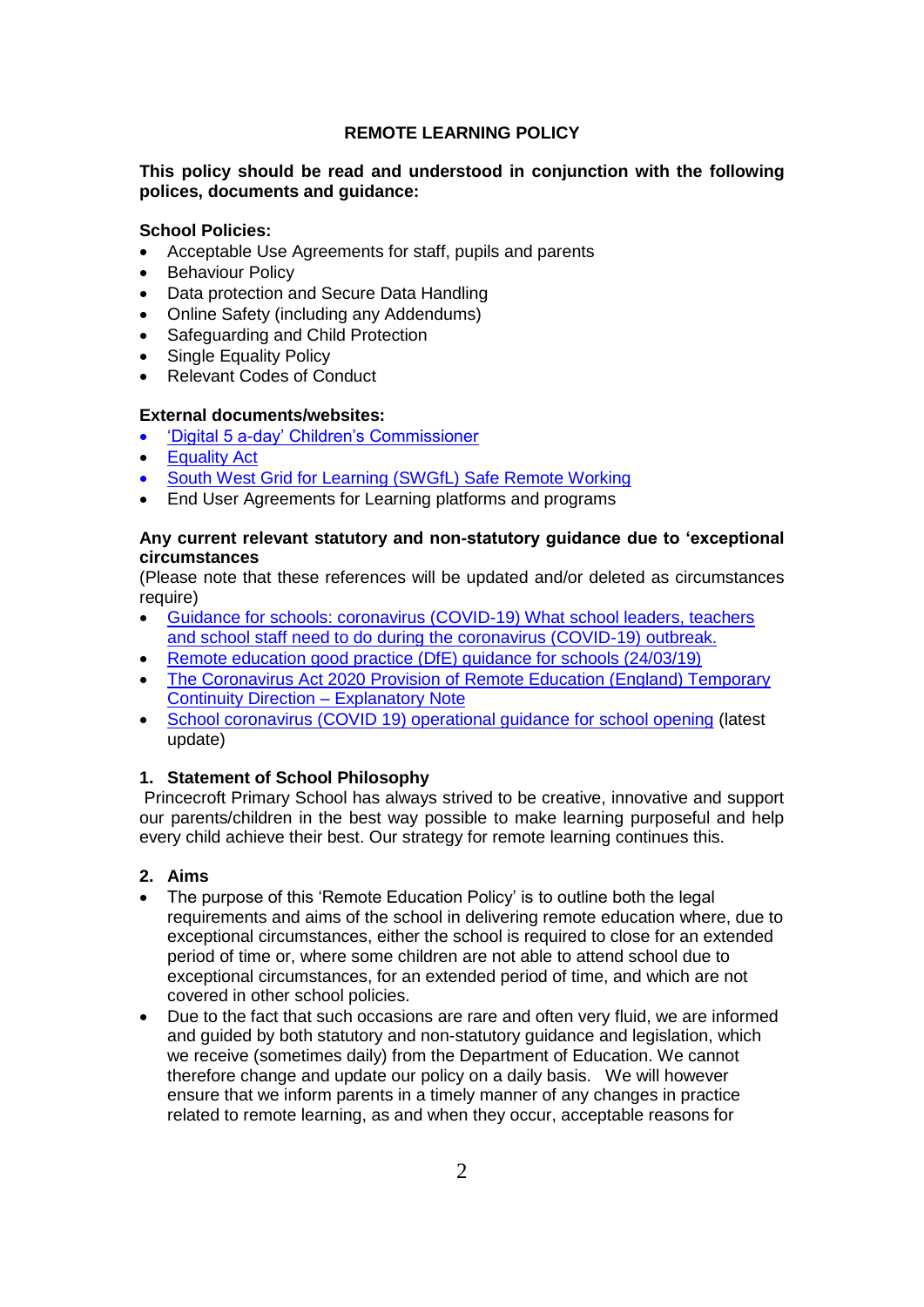absence (when the school is open) and, where necessary, make available to parents any new procedures we are required to put in place.

- Whatever the circumstances, we aim to:
	- o Keep parents informed and updated regarding changes in procedures and practice through our school website, letters home, contact throughTeacher2Parent and school newsletter.
	- $\circ$  ensure consistency in the approach to remote learning for all pupils (include SEND) who aren't in school, through use of quality online and offline resources and teaching videos
	- o provide clear expectations to members of the school community with regards to the delivery of high quality interactive remote learning
	- o include continuous delivery of the school curriculum, as well as support and motivation, health and well-being and parent support
	- $\circ$  consider continued education for staff and parents (e.g. CPD, Supervision and Meet the Teacher)
	- o support effective communication between the school and families and support attendance

#### **3. Who is this policy applicable to?**

A child or children *(and their siblings if they are also attending this school)* who are absent because of exceptional and legally acceptable circumstances as defined by the Department of Education.

# **4. Content and tools to deliver Remote Education**

 Remote learning will be shared with families when their children are absent for permissible

reasons, either at start of the week or as soon as reasonably practicable once the school has been notified of a child's absence, which may be the next day.

- Resources to deliver a Remote Education Plan include:
	- 1. An English lesson following the Talk for Writing programme the children use in school
	- 2. A 'live' introduction to the day and Sounds-Write lesson delivered through Microsoft Teams
	- 3. Downloadable printed documents
	- 4. Spelling and number bond activities
	- 5. Physical materials such as story books and writing tools
	- 6. Use of BBC Bitesize on

<https://www.bbc.co.uk/bitesize>

7. Maths activities through the Oak Academy online lessons [https://www.thenational.academy](https://www.thenational.academy/)

- 8. Whole school challenges
- 9. Phone calls home

#### **5. Home and School Partnership**

- Our school is committed to working in close partnership with families and recognises each family is unique and because of this remote learning will look different for different families in order to suit their individual needs.
- We will provide a refresher online training session and induction for parents on how to use current platforms and resources as appropriate and where possible, provide personalised resources.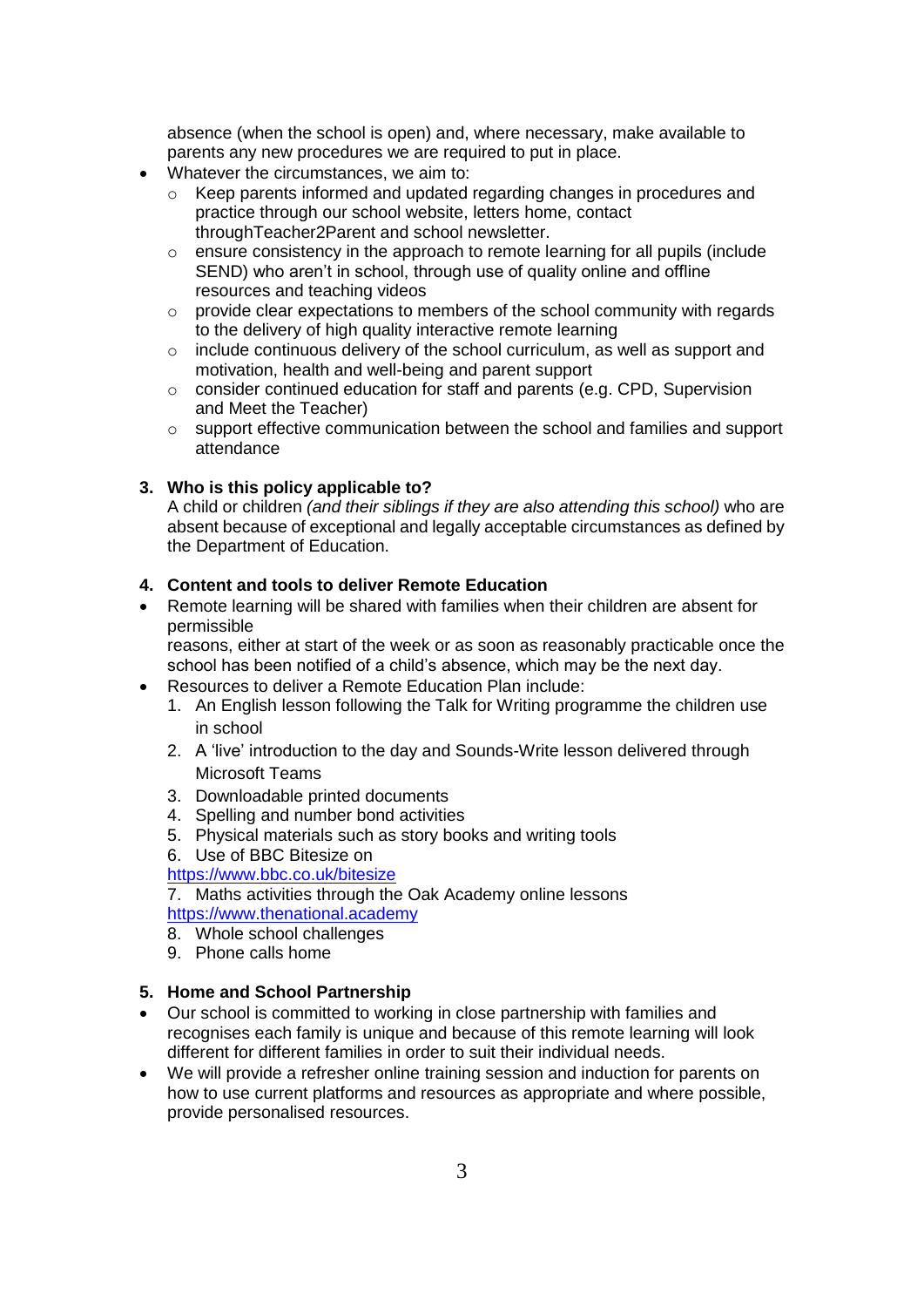- Where possible, it is beneficial for young people to maintain a regular and familiar routine and we would recommend that each 'school day' maintains structure.
- We would encourage parents to support their children's work, including finding an appropriate place to work and, to the best of their ability, support pupils with work, encouraging them to work with good levels of concentration.
- Every effort will be made by staff to ensure that work is set promptly. Should accessing work be an issue, parents should contact school promptly and alternative solutions may be available. These will be discussed on case-to-case basis.
- In line with Princecroft School's approaches, we would encourage parents to follow the 'Digital 5 a- day' [https://www.childrenscommissioner.gov.uk/digital/5-a](https://www.childrenscommissioner.gov.uk/digital/5-a-day)[day](https://www.childrenscommissioner.gov.uk/digital/5-a-day) which provides practical steps to support a healthy and balanced digital diet.
- All children sign an 'Acceptable Use Policy' at school which includes e-safety rules and this applies when children are working on computers at home.

## **6. Roles and responsibilities**

## **Teachers**

• When teaching pupils remotely we are informed by the principles set out in current DfE guidance:

The remote education provided should be equivalent in length to the core teaching *pupils would receive in school and should include recorded or live direct teaching time, as well as time for pupils to complete tasks and assignments independently. As a minimum we will provide:*

- o *Key Stage 1: 3 hours a day on average across the cohort, with less for younger children*
- o *Key Stage 2: 4 hours a day*
- *Schools should:*
- *set meaningful and ambitious work each day in an appropriate range of subjects in relation to the pupils' age, stage of development and/or any special educational needs*
- *provide an opportunity for clear expectations of the curriculum content together with opportunities for interactivity, support and feedback*
- *assessment to ensure teaching is responsive to the child's needs and addresses critical gaps in their knowledge*
- *Keeping in touch with pupils who aren't in school and their parents:*
	- o *if there is a concern around the level of engagement of a pupil/s parents should be contacted via phone to access whether school intervention can assist engagement.*
	- o *all parent/carer emails should come through the school admin account (admin@princecroft.wilts.sch.uk)*
	- o *any complaints or concerns shared by parents or pupils should be reported to a member of SLT– for any safeguarding concerns, refer immediately to the DSL*

#### **Teaching Assistants**

- If they are unable to work for any reason during this time, for example due to sickness or caring for a dependent, they should report this using the normal absence procedure.
- During the school day, teaching assistant must complete tasks as directed by their class teacher or a member of the SLT.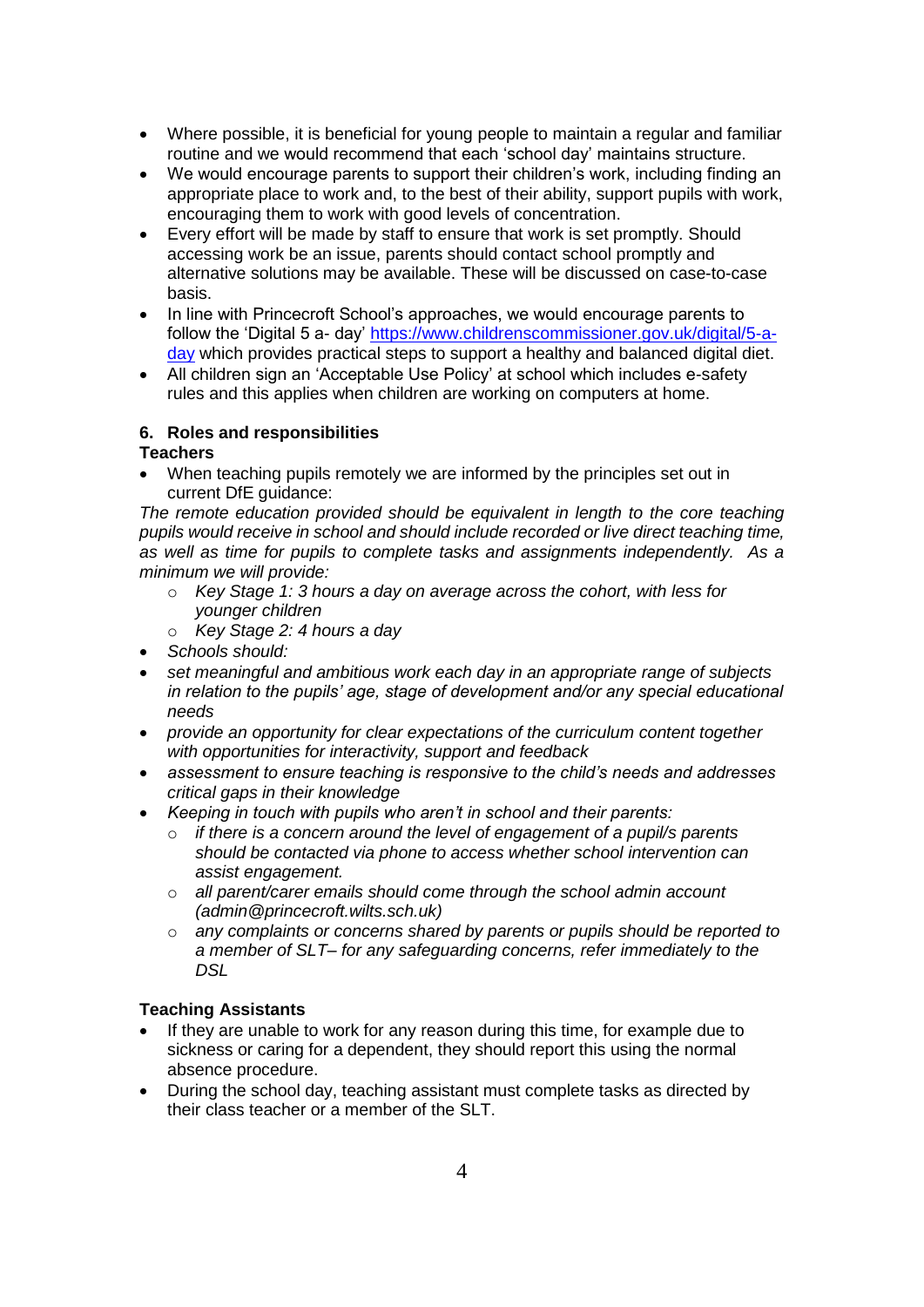# **Senior Leaders**

Alongside any teaching responsibilities, senior leaders are responsible for:

- co-ordinating the remote learning approach across the school including daily monitoring of engagement
- monitoring the effectiveness of remote learning through regular meetings with teachers and subject leaders, reviewing work and receiving feedback from pupils and parents
- monitoring the security of remote learning systems, including data protection and safeguarding considerations
- ensuring value for money when arranging the procurement of equipment or technology
- ensuring that the school has adequate insurance to cover all remote working arrangements

## **Designated safeguarding lead and Deputy Designated Safeguarding Lead**

 The DSL and their deputy are responsible for managing and dealing with all safeguarding concerns. For further information, please see the Safeguarding and Child Protection Policy.

## **IT Technicians**

- IT technicians are responsible for:
	- o fixing issues with systems used to set and collect work
	- $\circ$  helping staff with any technical issues they're experiencing
	- o reviewing the security of remote learning systems and flagging any data protection breaches to the data protection officer
	- o assisting pupils and parents with accessing the internet or devices

#### **The SENCO**

The SENCO is responsible for:

- liaising with the ICT technicians to ensure that the technology used for remote learning is accessible to all pupils and that reasonable adjustments are made where required
- Ensuring that pupils with EHC plans continue to have their needs met while learning remotely, and liaising with the head teacher and other organisations to make any alternate arrangements for pupils with EHC plans and IHCPs
- Identifying the level of support

#### **Pupils and parents**

#### **Staff can expect pupils learning remotely to:**

- comply with the terms of the school's Acceptable Use Policy for Pupils
- complete work to the deadline set by teachers
- seek help if they need it, from teachers
- alert teachers if they're not able to complete work

## **Staff can expect parents with children learning remotely to:**

- comply with the terms of the Acceptable Use Policy
- make the school aware if their child is sick or otherwise can't complete work
- $\bullet$  seek help from the school if they need it if you know of any resources staff should point parents towards if they're struggling, include those here
- be respectful when making any complaints or concerns known to staff